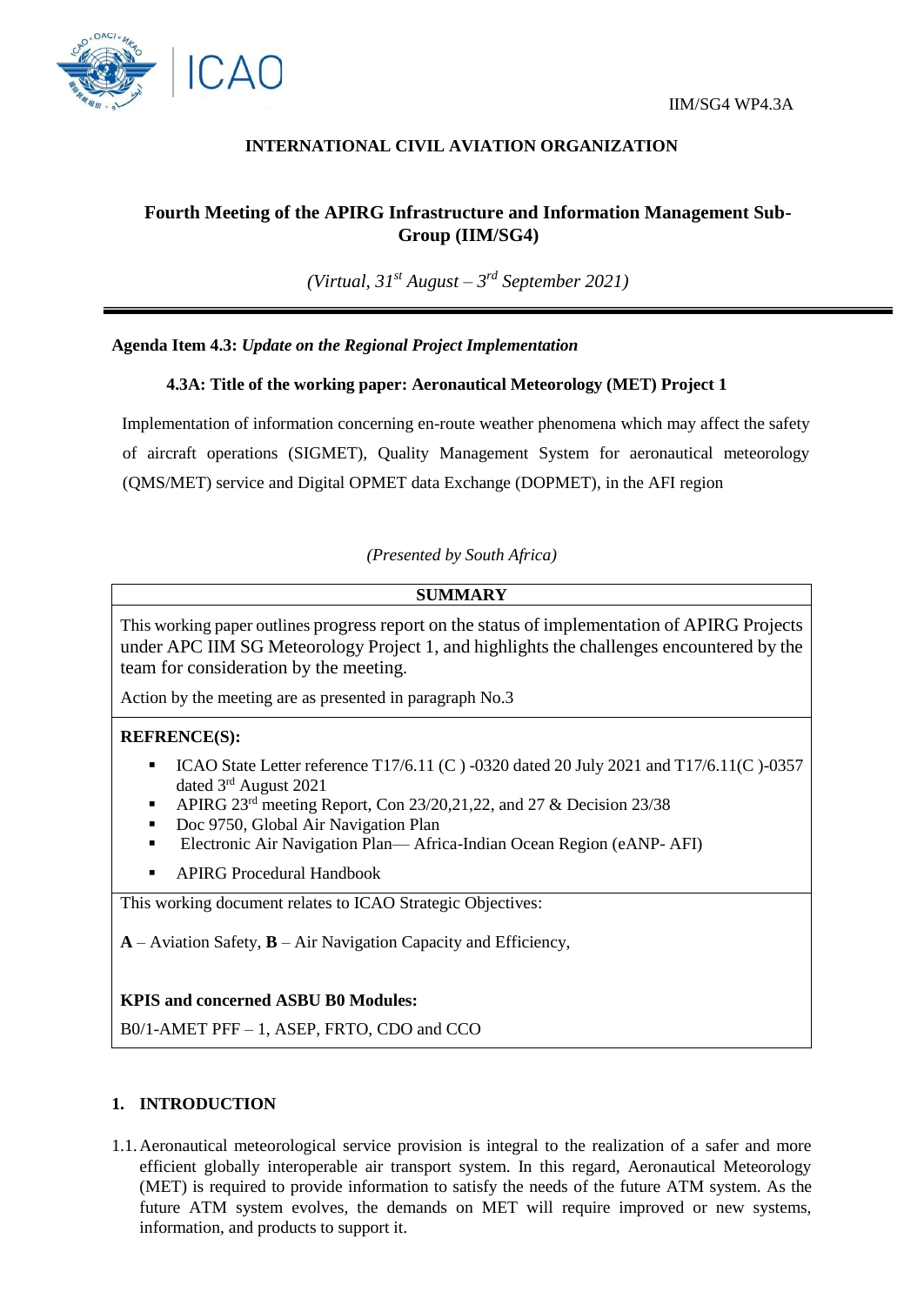In line with the latest edition of the Global Air Navigation Plan (GANP) approved by ICAO Council and the associated Aviation System Block Upgrades (ASBU) methodology, the overarching outcome of MET/14 is that the future development of MET services shall be fully aligned and integrated into the future System Wide Information Management (SWIM) system.

APIRG Infrastructure and Information Management Sub – Group, Meteorology Project one (APIRG IIM/SG MET Project 1) was established in 2017, during the first meeting of APIRG IIM/SG meeting held in Nairobi, Kenya from 27 to 30 June 2017. The main objective for its establishment have been to assist AFI states with the implementation of:

- a) SIGMET and standards and recommended practices of Annex 3 and Part  $V MET$  of the AFI Air Navigation Plan (ANP), Volumes I, II, III concerning the issuance and distribution of enroute weather phenomena including volcanic ash clouds (WV), tropical cyclones (WC) and other phenomena (WS - thunderstorms if the thunderstorm is obscured or obscured with hail, embedded or embedded with hail, frequent or frequent with hail, squall line or squall with hail, severe turbulence, severe icing or severe icing due to freezing rain, severe mountain wave, heavy dust storm and heavy sandstorm), likely to affect the safety of aircraft operations, and the evolution of such phenomena in time and space (SIGMET WV, WC and WS);
- b) QMS/MET and certification where applicable, by developing a regional QMS/MET guide to assist States in the production of MET documentation under ISO 9001, enhancing the training of MET personnel in States that have not implemented QMS, encouraging States to institute cost recovery mechanism to support QMS maintenance in accordance with ICAO Annex 3 and Part V – MET of the AFI ANP, and conducting audit trials;
- c) An action plan to assist concerned States in their effort to remove air navigation deficiencies in the MET field listed in the APIRG report; and
- d) The transition plan from current aeronautical meteorological information to the future SWIMenabled environment in the AFI region by encouraging AFI States to progressively develop capability of handling OPMET data in digital format (XML/GML) and to start using XML/GML codes in operational environment by the timelines stipulated in Annex 3.
- 1.2.The tasks of APIRG IIM SG Met Project 1 were developed to be undertaken by experts in the field of aeronautical meteorology as nominated by AFI States. South Africa is the Project-Team Coordinator (PTC) and the Project Facilitators are the Regional Officers (ROs/MET-ENV) from ICAO Dakar and Nairobi Offices.
- 1.3.In addition to the above nominated APIRG IIM SG Met Project 1 team members, futher formal appointments of new members were approved by the ICAO IIM/SG held Virtually from the 10th to the 12th August 2020.
- 1.4.Activities of APIRG IIM SG MET Project 1 officially started in March 2018 and the revision of its Deliverables and project description were approved by APIRG through APIRG conclusion 23/27 in November 2020.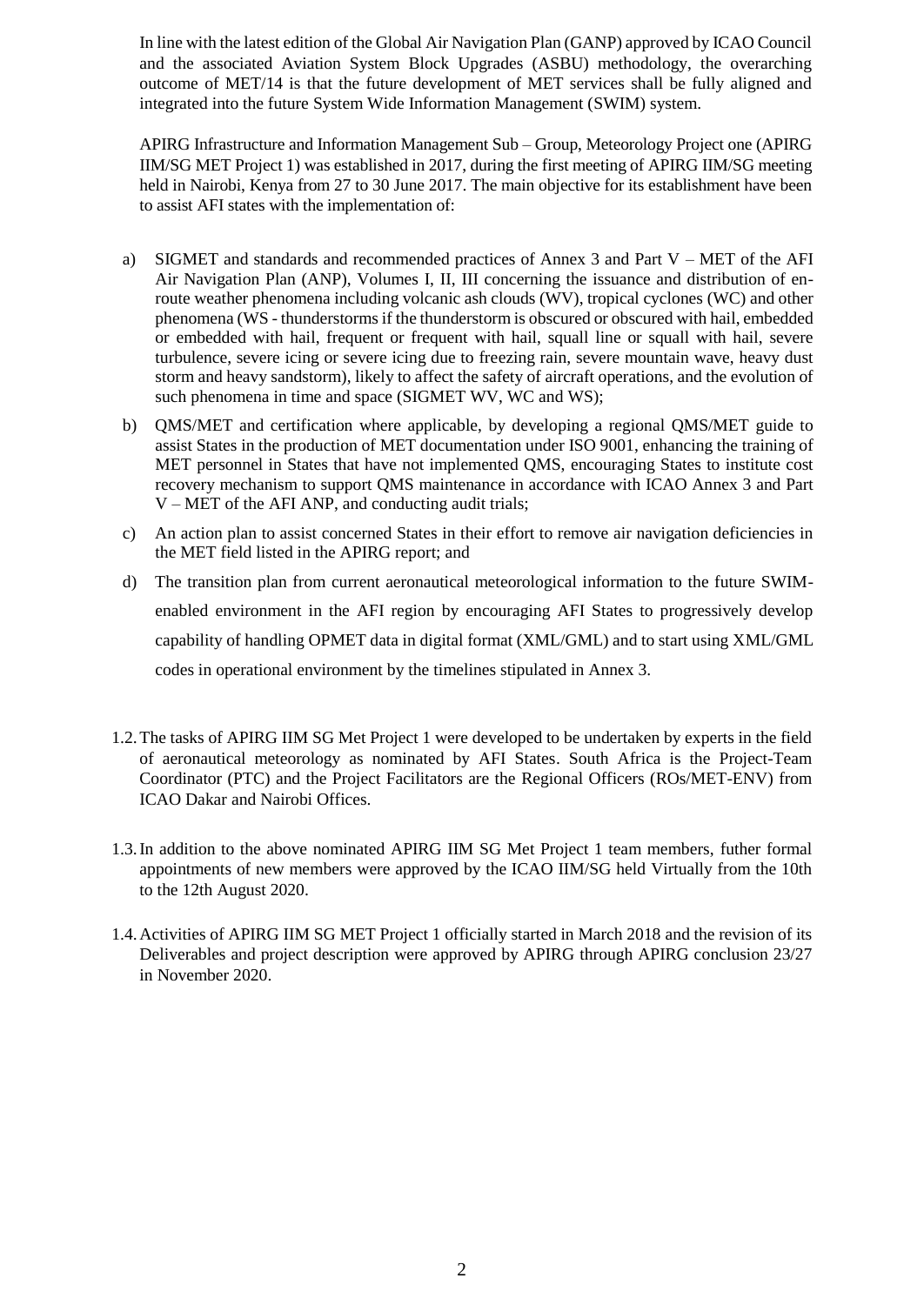## **2. DISCUSSIONS**

#### *Outcomes of MET Project I meetings and activities*

2.1 The meeting may recall that Conclusions 20,21,22 & 27 of the APIRG 23 formulated several intervention areas to improve the coordination mechanisms of the IIM Projects. In this regard, APIRG IIM SG Met Project 1 has undertaken several activities as part of the implementation of its tasks and the status of which is reported below.

The IIMSG Met Project 1 team has made progress as reported in the table below:

| N <sub>O</sub> | <b>TASK</b>                                            | <b>RESPONSIBLE</b>             | <b>PLANNED</b>                                              | <b>COMMENTS / STATUS</b>                                                                                                                                                                                                                                                                 |
|----------------|--------------------------------------------------------|--------------------------------|-------------------------------------------------------------|------------------------------------------------------------------------------------------------------------------------------------------------------------------------------------------------------------------------------------------------------------------------------------------|
|                |                                                        | <b>PERSON</b>                  | <b>DATE</b>                                                 |                                                                                                                                                                                                                                                                                          |
| $\mathbf{1}$   | PTC and experts<br>appointment<br>finalisation         | States /<br>Organizations      | Immediately<br>(2018)                                       | Completed                                                                                                                                                                                                                                                                                |
| $\overline{2}$ | Project Team<br><b>Activities</b>                      | <b>PTC</b>                     | 2018 and<br>Updated in<br>August 2020                       | completed                                                                                                                                                                                                                                                                                |
| 3              | Project Terms of<br>Reference (ToR)<br>and Description | PTC and Team<br><b>Members</b> | 2018 and<br>revised in<br>March 2020                        | Completed                                                                                                                                                                                                                                                                                |
| $\overline{4}$ | Project link<br>finalisation                           | <b>PTC</b>                     | August 2018<br>and going<br>through<br>amendment<br>process | Completed, however the linkages with<br>AAO has not been finalised                                                                                                                                                                                                                       |
| 5              | Project<br>Questionnaires                              | PTC and Team<br><b>Members</b> | 2020, January<br>2021, third<br>Questionnaire<br>on hold    | following questionnaires<br>The<br>were<br>distributed and analysed:<br><b>QMS</b> Implementation Status<br>1.<br>2. IWXXM -status of readiness of<br>the RODBs and the States                                                                                                           |
| 6              | <b>Project Costing</b>                                 | <b>PTC</b>                     | 2021                                                        | Completed                                                                                                                                                                                                                                                                                |
| $\overline{7}$ | Project<br>Deliverables                                | Workstream<br>leaders          | Jan 2020 -<br>December<br>2022                              | <b>SIGMET:</b><br><b>SIGMET</b><br>Guide<br>and<br><b>SIGMET Trial Procedure reviewed</b><br>QMS: Questionnaire distributed and<br>outcome analysed<br><b>MET Deficiencies</b> : on hold<br><b>OPMET</b> Exchange: States are<br>D<br>encouraged to enter into<br>bilateral<br>agreement |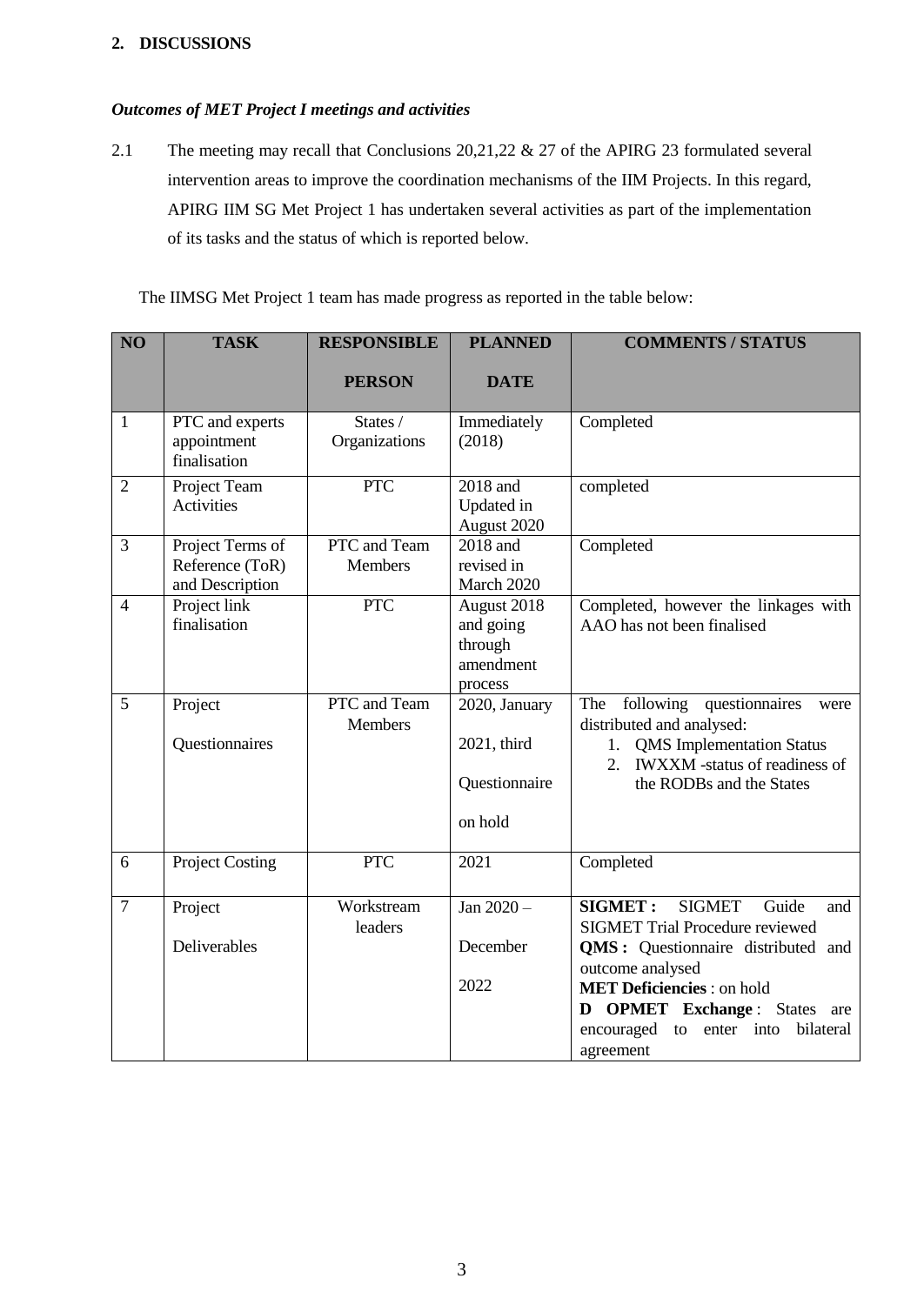#### *IIM SG Met Project 1 questionnaires*

2.1 The Met Project 1 team developed three questionnaires in the area of QMS, IWXXM and AAND in Aeronautical Meteorology. With the assistance of ICAO AFI regional Office, the team managed to have two of the questionnaires distributed to the AFI States, whilst the third one is still on hold due to the pending process of defining the minimum reporting requirements for Air Navigation Deficiencies within the AFI region. Outcomes of the two questionnaires related to the readiness of AFI States to exchange Met information in ICAO Meteorological Information Exchange Model (IWXXM) and the implementation of Quality Management System have been analysed.

#### *IWXXM Training seminars/workshops*

- 2.2 In accordance with APIRG 20 Resolution 20/45, training/seminars in the AFI Regional were required in order to (a) develop capacity building for handling OPMET data in digital format; and (b) to increase awareness to users of exchange of OPMET in digital format and expedite transition for handling OPMET in digital form. In this regard, virtual workshop on the implementation of IWXXM have been planned to take place later this year.
- 2.3 Workshop on IWXXM have been planned to take place on the 25th August 2021, and the questionnaire to assess the implementation level in the current year has also been distributed through State Letter ES AN 8/4-0239. States are encouraged to enter into bi-/multi-Lateral TAC to IWXXM agreement with states who have already developed the capacity to do so. Distributed questionnaire sort to establish how far AFI States have progressed in the process of developing capabilities to handle OPMET data in IWXXM.

From the previous year (2020) survey, 50% of states who responded to the questionnaire have indicated that they developed infrastructure capability, 14% were willing to enter into bilateral/multilateral agreement and average implementation rate of 30% was measured. The participation rate was not satisfactory.

#### *Quality Management System*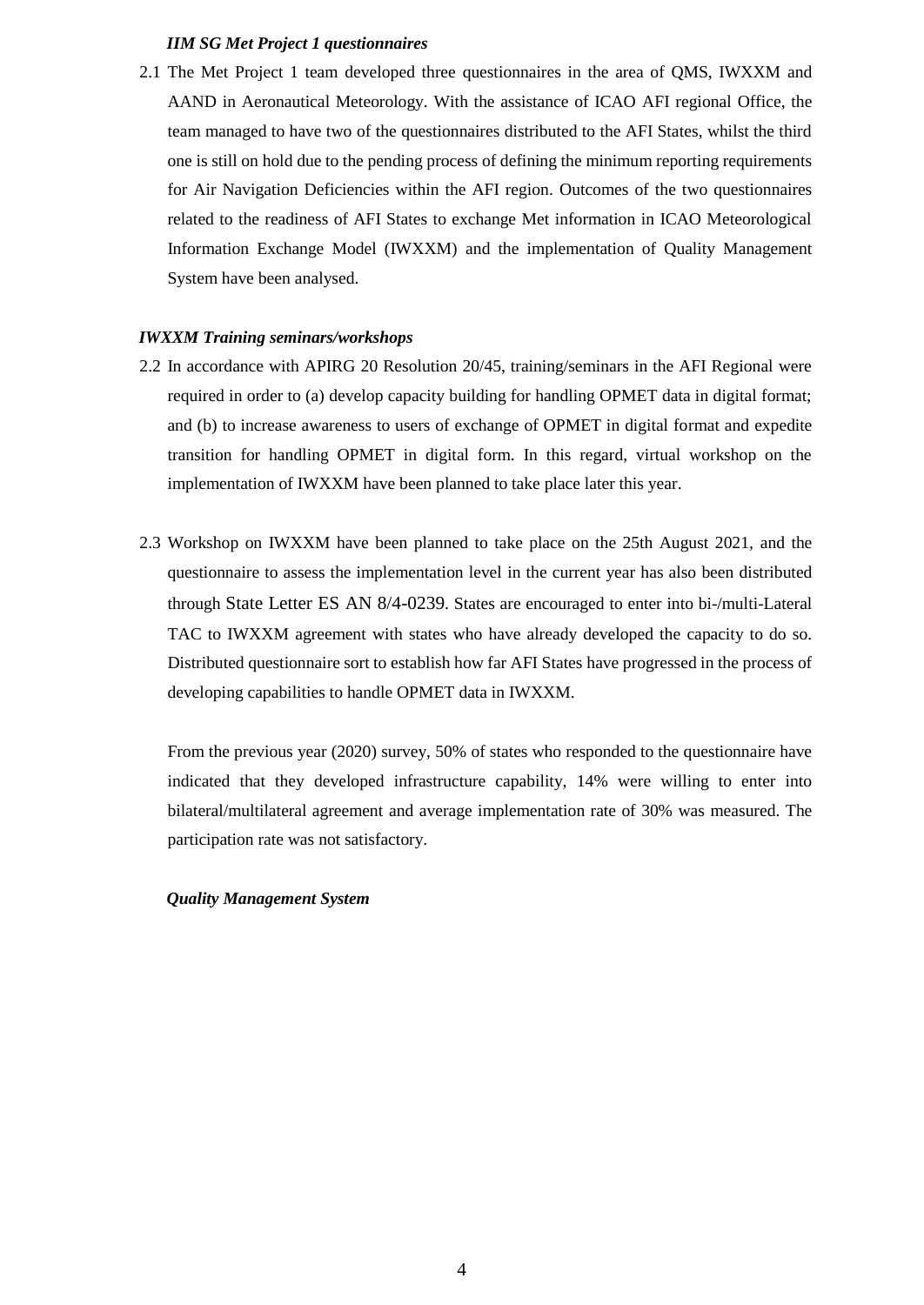2.4 Guided by METP/4 Decision 8/1 which called for the discontinuation of the Manual on the Quality Management System for the Provision of Meteorological Service for International Air Navigation (ICAO Doc 9873. Met Project 1 noted that ICAO Doc 9873 would be replaced by WMO-No. 1100 (Guide to the Implementation of Quality Management Systems for National Meteorological and Hydrological Services and other Relevant Service Providers) and that this document would service as an official guide for QMS Implementation. This proposal was in line with Amendment 79 to the International Standards and Recommended Practices, Meteorological Service for International Air Navigation (Annex 3 to the International Convention on International Civil Aviation) and also received recognition through APIRG conclusion 23/27. National Meteorological and Hydrological Services were informed through State Letter No.AN 10/1.1-20/16 issued by the ICAO Office. This was followed by State Letter No. T10/27 – 0127 informing States about the Virtual workshop on the implementation of quality management system for Aeronautical Meteorological Service providers.

The link to the QMS questionnaire was distributed to States through State Letter ES AN 1/6 – 0018 on the 4th March 2021. The questionnaire was meant to establish the implementation level of QMS within the AFI region. Analysis of the outcome of the questionnaire shows that :

- 2.4.1. Participation was not satisfactory (50% participation rate was recorded)
- 2.4.2. 24 States responded to the survey and 20 of which are ISO 9001 :2015 certified, with four (4) on the advanced implementation stage.
- 2.4.3. Based on the participation rate ; the implementation level is at 98% whilst the certification level at 83,3%.

#### *Annual AFI SIGMET Tests*

- 2.5 The annual AFI SIGMET Test was conducted on the 2nd , 3rd , and 4th November 2020. Based on the results of the AFI SIGMET Trials, IIM SG Met Project 1 team noted the increase on the participation rate by the Meteorological Watch Offices from :
	- 2.5.1. 20% to 80% on the SIGMET Test for WC
	- 2.5.2. 13.79% to 31.03% on the SIGMET Test for WV
	- 2.5.3. 27.58% to 51.72% on the SIGMET Test for WS

There have been an improvement in terms of the participation rate, however, there is still a need to urge AFI States to participate in future Annual SIGMET tests while those with identified deficiencies should be encouraged to endeavor to address them.

- 2.6 Furthermore, the project team have noted that several reasons could have contributed to the lack of participation in the SIGMET tests by AFI States including:
	- 2.6.1. The need to review the AFI SIGMET Guide, and
	- 2.6.2. The AFI SIGMET trial procédures, attached as Appendix A to this paper.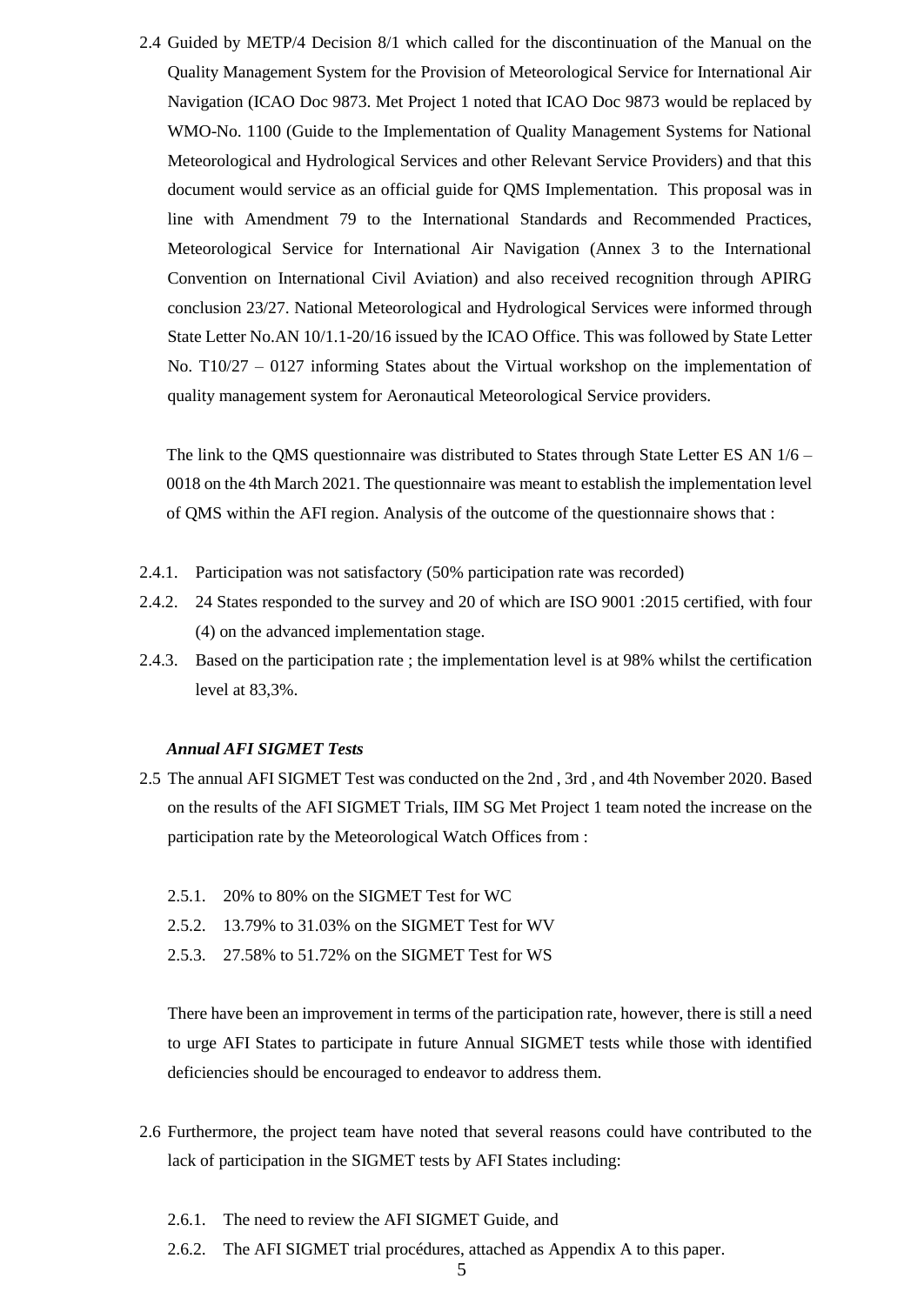2.7 The meeting is also invited to note that the 2021 Annual AFI SIGMET Tests will be conducted from the 1st to 3rd December 2021. Details on the coming Annual SIGMET Tests will be shared through a State Letter.

## *IIM SG Met Project 1 costing*

2.8 The calculated project costing is attached  $(Appendix B)$  for consideration by the meeting. IIMSG Met project one (1) has agreed on meeting once in every two month to discuss and provide progress report on the allocated tasks. This project team also got four main deliverables which are (a) the Implementation of QMS/Competency (b) SIGMET (c) Air navigation Deficiency in the area of Met (d) Digital OPMET Data.

The cost of on-site mission/workshop/Training has calculated to be approximately **\$ 84 349,84,**  whilst the online mission/workshop/training has been calculated to be **\$ 58 730,64**.

## *Challenges and Way forward*

- 2.9 The IIM SG Met Project 1 encountered few challenges during the implementation of its activities:
	- (a) Low rate of response to questionnaires by AFI states delays the work of the project team;
	- (b) Lack of participation to the annual SIGMET tests by AFI MET Watch Offices (MWOs);

## *Way forward*

## **The secretariat encourage States to :**

- a) respond to project teams' questionnaires,
- b) to participate in the annual AFI SIGMET Tests planned to take place on the 1st,  $2<sup>nd</sup>$  and 3rd December 2021 and
- c) Enter into bi-/multi-lateral TAC to IWXXM agreement with states who have developed the capacity to do so (to improve implementation level within the region).

## **3. ACTION BY THE MEETING**

- 3.1. The meeting is invited to :
	- a) take note of the information presented in this paper
	- b) Consider and approve the following Conclusions and Decisions.

## *Draft Conclusion 4/xx: AFI SIGMET Guide, SIGMET Trial Procedure and the project costing of IIMSG MET Project 1*

That; MET Project 1 reviews the AFI SIGMET Guide and the AFI SIGMET Trial procedure. and submit it to the next APIRG Meeting (APIRG/24)

# *Draft Decision: Project Costing for MET Project 1*

That, the IIM/SG/4 endorse the project costing for the MET Project 1 as contained in Appendix A